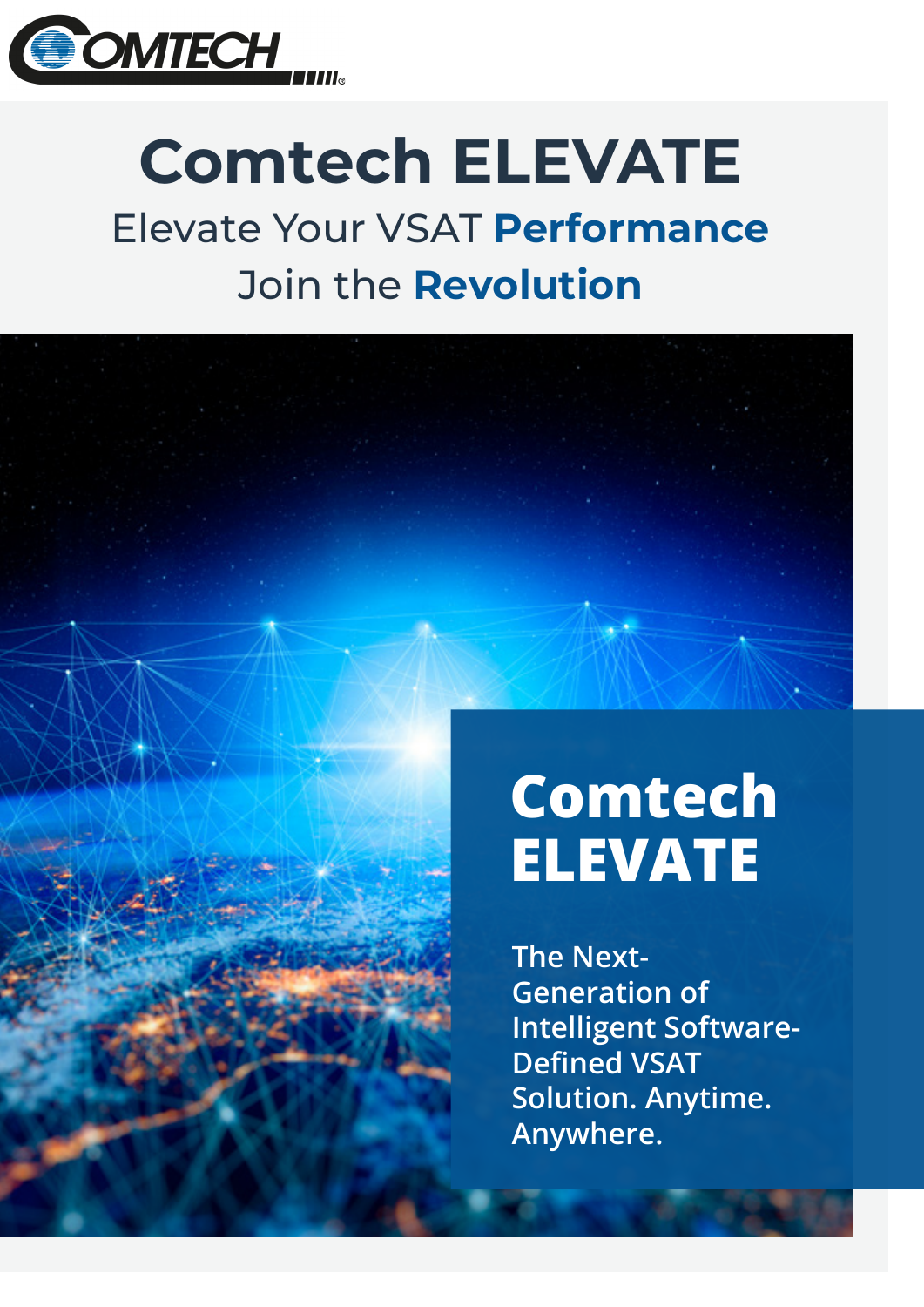# **Unleash The Power of Higher Performance with Comtech ELEVATE.**

**Expand – Software-Defined Network that can support over 500,000 remote sites per service area (hub outbound carrier).**

**Highest Outbound in Industry – Each service area (hub outbound carrier) can support ~2.5Gbps outbound.**

**Highest Return Speed in industry – Remote VSAT terminals can scale from a 2Kbps to over 200bps using a single hardware platform.**

**Fastest Processing in Industry – Remote VSAT terminals support up to 200,000pps.**

**Fastest user data response – 30ms bandwidth allocation algorithm, 0.1ms minimum allocation duration.**

**Lowest power consumption in industry – typically, <12W per remote VSAT IDU.**

**Automatic and Dynamic Selection of Return Waveform – D-RAM simultaneously supporting MF-TDMA and H-DNA.**

**Software-Defined Redundancy Options – hub element redundancy from 1:1 to 1:250, remote redundancy, geographic redundancy.**

**NMS (M&C) scale – Supports > 500,000 remote VSAT terminals per NMS install.** 

**NMS APIs – Offers multiple northbound APIs to support manager of managers OSS/BSS orchestration.**

**NMS data collection – supports multiple ways to perform logging, trending, export, and access through APIs of historical and current data.**

# **Elevate Your VSAT Performance. Join the Revolution.**

Omtech ELEVATE is<br>
a scalable, reliable, soft<br>
defined solution that<br>
brings together the bes<br>
Comtech's popular<br>
Heights and UHP VSAT platforms a scalable, reliable, softwaredefined solution that brings together the best of Comtech's popular in a first-of-its-kind leading-edge architecture featuring D-RAM (Dynamic Return Access Modes) that allows dynamic seamless shifting between MF- TDMA and H-DNA waveforms.

Comtech's software-defined technology allows the creation of private VSAT Networks of any size and topology with unlimited potential for future development.

#### **Core Domain Markets Leverage the Power and Intelligence of Comtech ELEVATE in your Key Markets:**

- Smart Grids
- Agricultural
- Oil & Gas
- Maritime
- Aerospace
- Land Mobile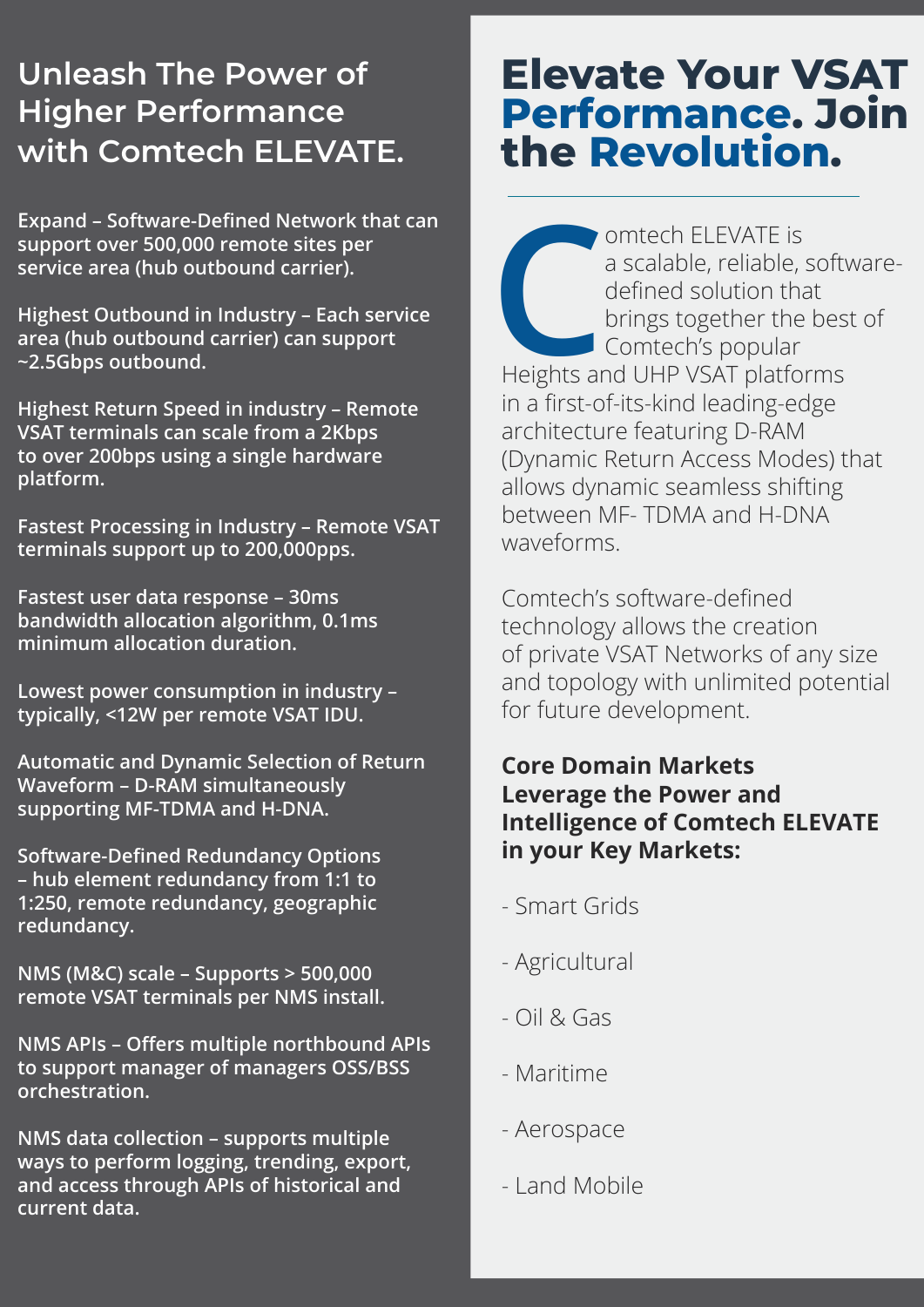

# Next-Gen VSAT Solution **Wherever You Need It.**

#### **Seamlessly Integrate Hybrid and Multi-Layered Satellite Bandwidth.**

Comtech ELEVATE is a proven solution that would empower seamless integration of hybrid multi-provider and multilayered satellite bandwidth resources. It is powered through an ultra-intelligent VSAT platform that can fast-track your transformation. By using virtualization, cloud computing, and Software-Defined architecture, you can accomplish your mission.

## **1** LEO/MEO Constellations 2 Cellular Backhaul

The new Low Earth Orbit (LEO) and Medium Earth Orbit (MEO) constellations have become a key trend in the satellite industry.

# **Mobility**

We understand that the quality of our customers' mobility systems is critical to their success whether in the maritime, aeronautical, or other mobile environments.

#### **Broadcast 5**

The Comtech ELEVATE Satellite Routers are designed as a universal VSAT platform that may help Media companies with efficient contribution and distribution of their content.

For over 20 years, we have been the premier supplier of bandwidth-efficient satellite modems, VSAT networking solutions to Mobile Network Operators (MNOs).

## **Enterprise Networks**

Our solutions facilitate the delivery of differentiated premium grade services, offering the highest possible Quality of Experience (QoE) to end-users.

#### **Satellite Operators 6**

Operators are leveraging our success in providing bestin-class solutions for our targeted vertical markets and are investing in Operator-owned infrastructure to extend their product offerings and address rapidly evolving customer demands.